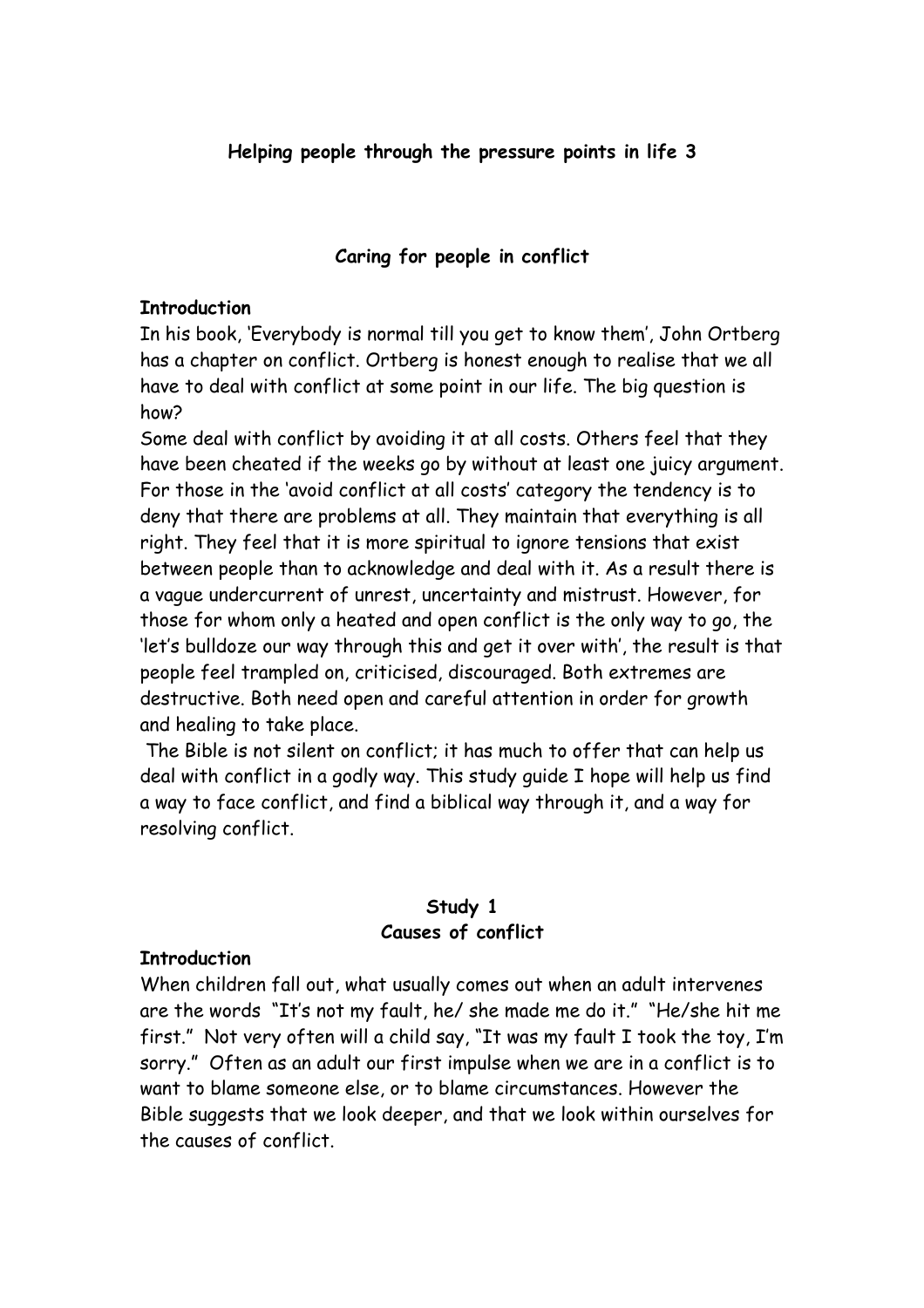## **The Big picture**

1. Almost every family quarrels. What are some common causes of conflict within a family?

## **The Biblical picture**

Read James Ch 4 v 1-12

2. What does James say is the source of conflict [vs. 1-2]?

3. What kind of desires battle within people?

4. According to verses 2-3, what are some wrong ways to deal with our desires?

5. What are some of the right ways?

6. James warns us in verse 3 that wrong motives may cause our prayer to go unanswered. What tensions could this create in your praying?

7. What are examples of right and wrong motives when we pray?

8. How is further conflict developed in the life of Christians when they become friends of the world [verse4]?

9. But he give us more grace [verse 6] is a refreshing relief to the dark picture of being in conflict with God. Taking a position of humility makes us open to God's grace. How does each of the instructions in verses 6-10 contribute to a humble spirit?

10. How does the opposite of these contribute to conflict?

## **Being in the picture**

11. Why might a person who is appropriately humble towards God be better to follow the instructions of verses 11-12 in human relationships? 12. Often God's principles seem to be 'upside down'. We are encouraged not to 'push ourselves ahead'. Rather God speaks about being humble before Him, so that we maybe lifted up. What is the rationale behind each of theses perspectives?

13. When [if ever] have you experienced this ' being lifted up' by the Lord?

14. How does looking honestly at the causes of conflict in the possible solution and ourselves for it equip us to care for others in conflict?

Take a few minutes to quietly humble yourself before God. Pray that God will help you to be aware of the sources of conflict in your own life and be released from then into God's way.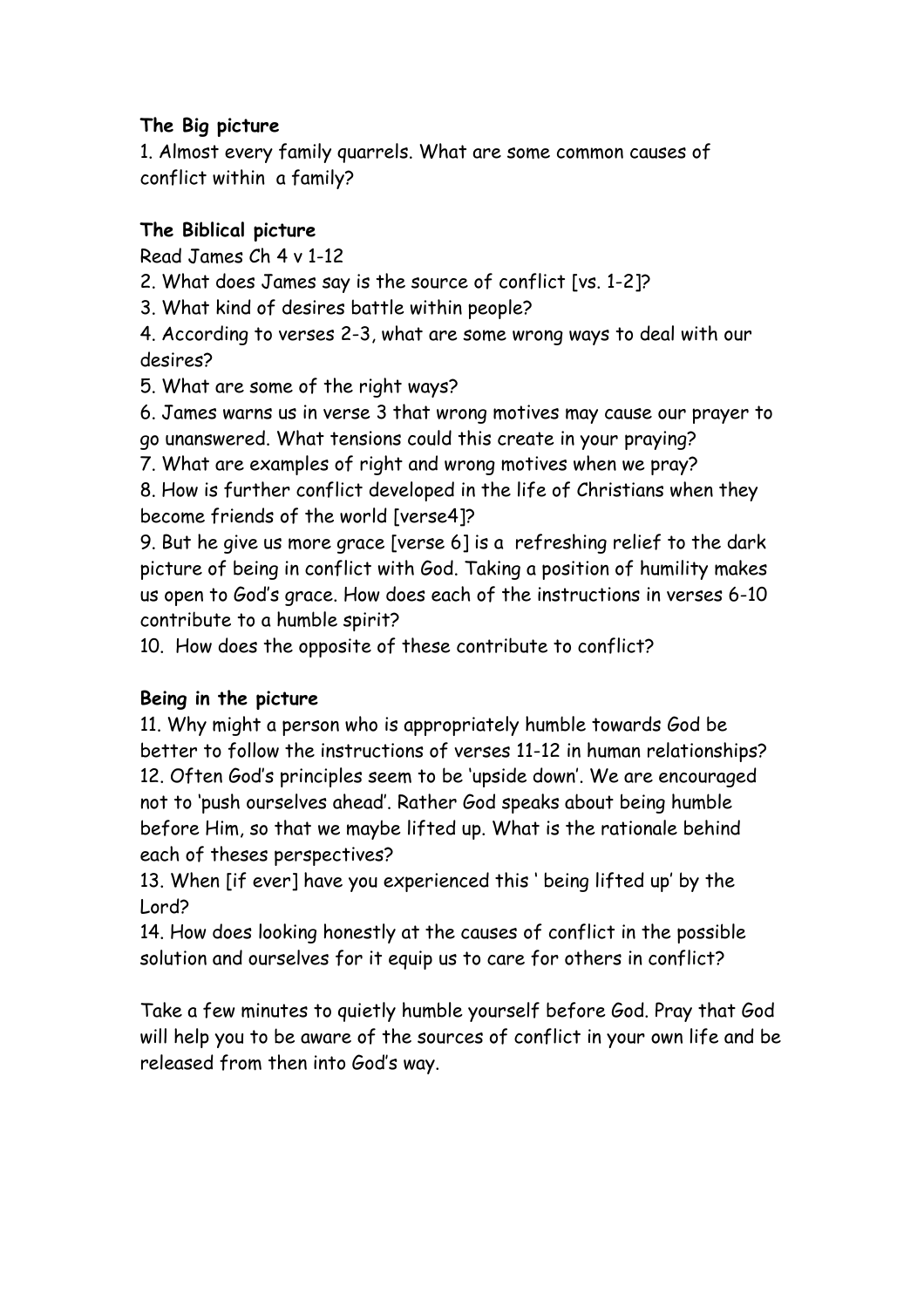### **Study 2 Being part of a Healing Community**

### **Introduction**

There is no greater challenge in the building of community than to master the art of handling anger and conflict. The point is not to think we must never experience conflict in a community, after all, we remain human, even after our encounter with God through Jesus Christ. The point is the way a community deals with the conflict that is being experienced. The Bible is loaded with principles on how to deal with conflict in way that pleases God, and brings growth to those who are caught up in it, and also speaks to non-Christians who are standing outside watching.

## **The Big picture**

1. Who is your community? [Church, cell, family, etc.]

2 How does your community usually deal with conflict that arises within it?

## **The Biblical picture**

Read Acts Ch 6 vs. 1-7

3. What were the sources of tension during this period in the early church?

4. How could these sources of tension be regarded as blessings?

5. What steps were taken to bring the conflict to resolution?

6. Why is it often difficult for a group of Christians to admit that there is a problem when they have a conflict?

7. At times leaders are aware that there is a problem within a community but are reluctant to take action to resolve it. What are the possible reasons for this?

8. Verse 2 says that when the conflict became apparent the twelve gathered all the disciples. Why might leaders be reluctant to allow the whole community to participate in finding a solution?

9. Why might leaders be reluctant to delegate responsibility? 10. What evidence is there in this passage that the apostles had a unified

sense about what was important?

11. What where their priorities?

12. How does a strong commitment to truly important priorities help in resolving conflict within a group of believers?

13. What was the result of the community taking these steps to deal with the complaint [verses 5-7]?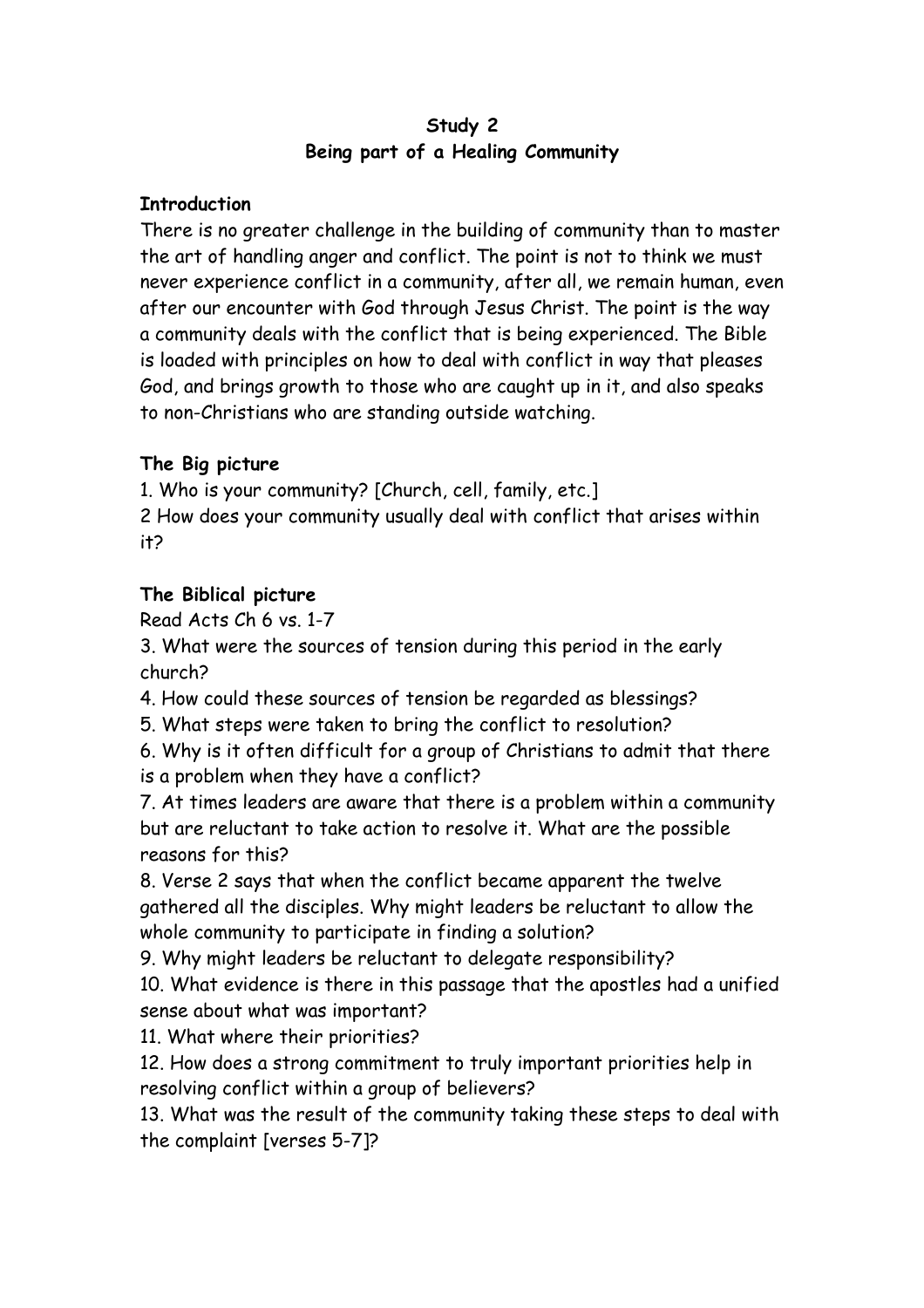14. Describe a situation within your community [see question 1] where conflict existed where you need to initiate action. What did you do? 15. How was the life of your community [see question 1] affected by openly dealing with the conflict?

16. How might it have been affected if you had dealt with the conflict in a way that was similar to this conflict in Acts Ch 6?

## **Study 3 The challenge of humility**

#### **Introduction**

I once heard of a mother who had two sons, who, when they squabbled over whose piece of cake was the biggest, found the perfect solution. In future when she bought a cake she had one child cut the cake, and the other one choose between the two pieces. This was a 'no lose' solution, for the child doing the cutting used every means possible to ensure that the pieces were cut equally. Solutions to conflict are not always as easy to solve, sometimes answers are never as equally give and take.

### **The big picture**

1. What does it means to sacrifice for another?

## **The Biblical picture**

Read Genesis Ch 13.

2. Take a look at Abraham in verses 1-13. Describe him. [Consider his wealth, spiritual life, attitude towards relationships etc.]

3. What was Lot like?

4. Describe the problem that came up between Abram and Lot [verse 5- 7]?

5. To solve the problem Abram allowed Lot 'to cut and choose'. In a practical way this was very costly for Abram. According to verse 8, what motivated Abram to solve the conflict in this way?

6. When are you willing to let someone else both ' cut and choose' the piece of pie in order to prevent quarrelling between you?

7. How would the fact that the other person was a Christian affect your willingness to sacrifice when you are in a conflict with them?

8. Under what circumstances do you think a Christian ought to resolve a conflict by letting the opposing party both ' cut and choose'?

9. When might this be detrimental to all concerned?

10. How is God's continued faithfulness to Abram demonstrated in verses 14-17?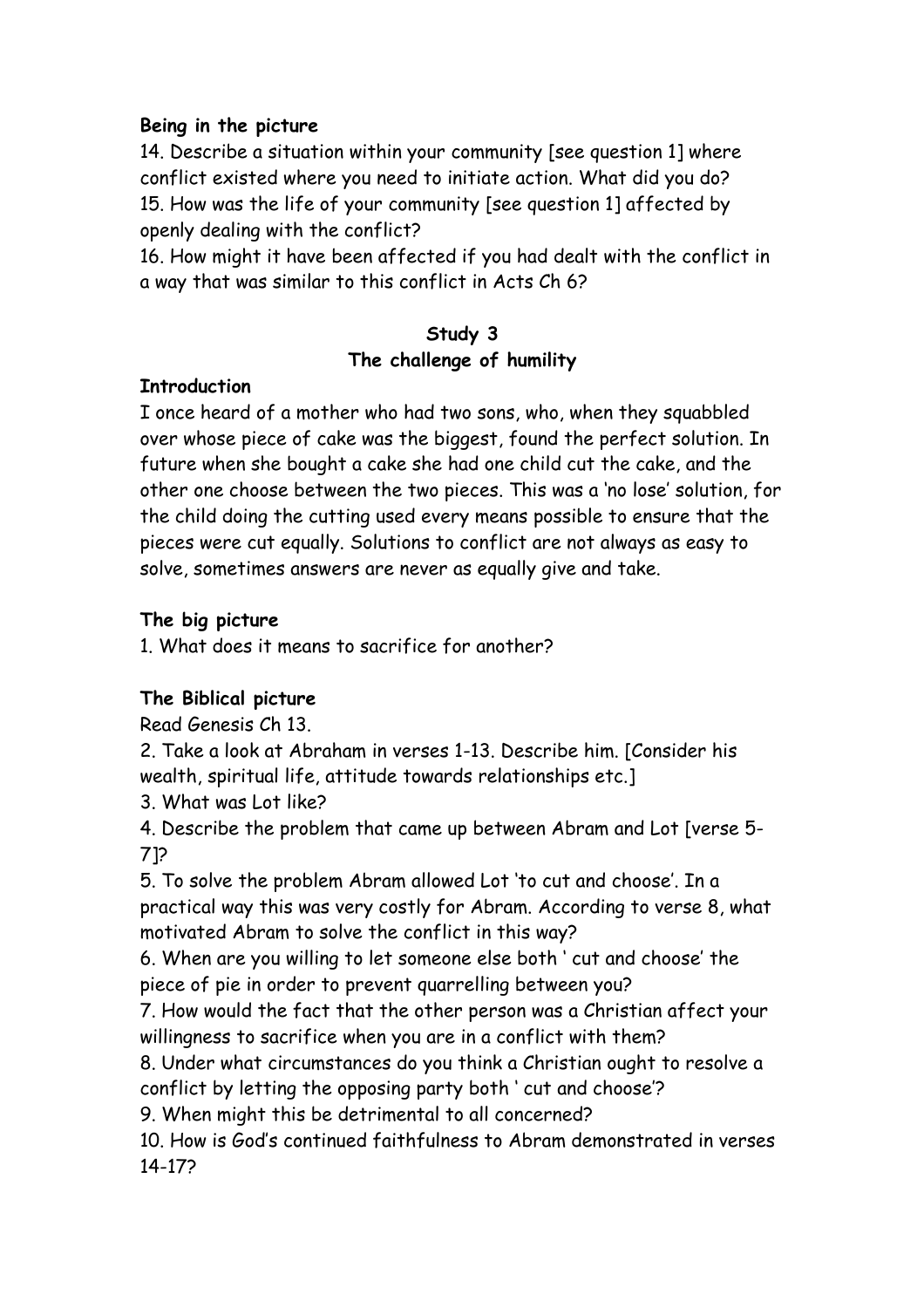11. When have you experienced god's faithfulness as you have obeyed him by graciously allowing another person to 'win'?

12. Not all conflicts ought to be solved by one person totally giving in. Yet sometimes that kind of sacrifice is the best solution. Are there situations now where you need to resolve conflict by sacrifice? If so can you explain to the group/ cell?

Spend some time in prayer asking God for wisdom to know when sacrifice is the right solution to conflict, and then ask for strength to do it.

### **Study 4**

## **The challenge of confronting others**

#### **Introduction**

John Ortberg in his book 'Everybody's Normal till you get to know them' has a chapter entitled 'The gift nobody wants- Confrontation'. Confrontation can be painful to give and receive. The act of confrontation is often what resolves the conflict in a relationship. However the act of confrontation can often be a great risk, simply because we can have no idea how the other person is going to react.

### **The big picture**

1. When two people are in conflict, how are others around them affected?

### **The Biblical picture**

Read Matthew Ch 18 vs., 15-20

2. Jesus says that the first steps of action when someone has sinned against us are to confront that person. According to verse 15, what is the purpose of responding in this way?

3. How do you usually respond when someone has sinned against you?

4. What has been the end result of such action?

5. What steps does Jesus ask us to take if our opponent does not listen to our personal confrontation [vs. 16-17]?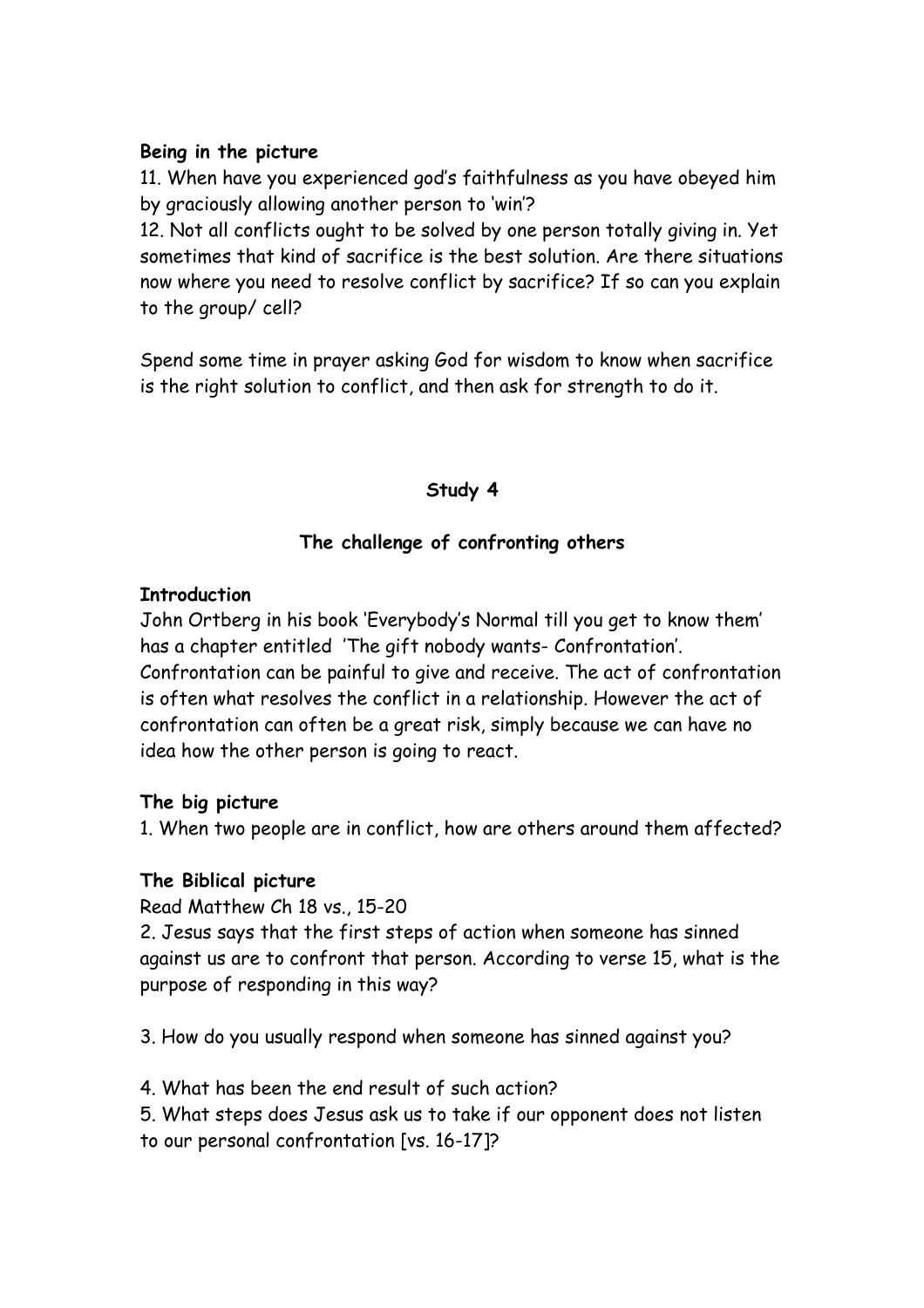6. Jesus takes seriously the unity of believers. What practical reasons might there be for the Christian community to become involved in this way in a conflict that is occurring between some of its members?

7. Why do you think this kind of action on the part of the Christian community seems to be the exception instead of the rule?

8. What would you expect to happen if the instructions in this passage were more faithfully followed in our churches?

9. Verse 18 seems to further explain the importance of the role of the church in resolving conflict between Christians. What is the power that Jesus places in the hands of the church?

10. There is great encouragement in verse 19-20 to practice the actions of discipline given in this passage. In the context of this passage what do you think it means to 'agree'?

11. What is the result of Christians coming to this kind of agreement?

#### **Being in the picture**

12. What relationships are there in your life, or in the lives of those you care about, where conflict needs to be resolved through this type of confrontation?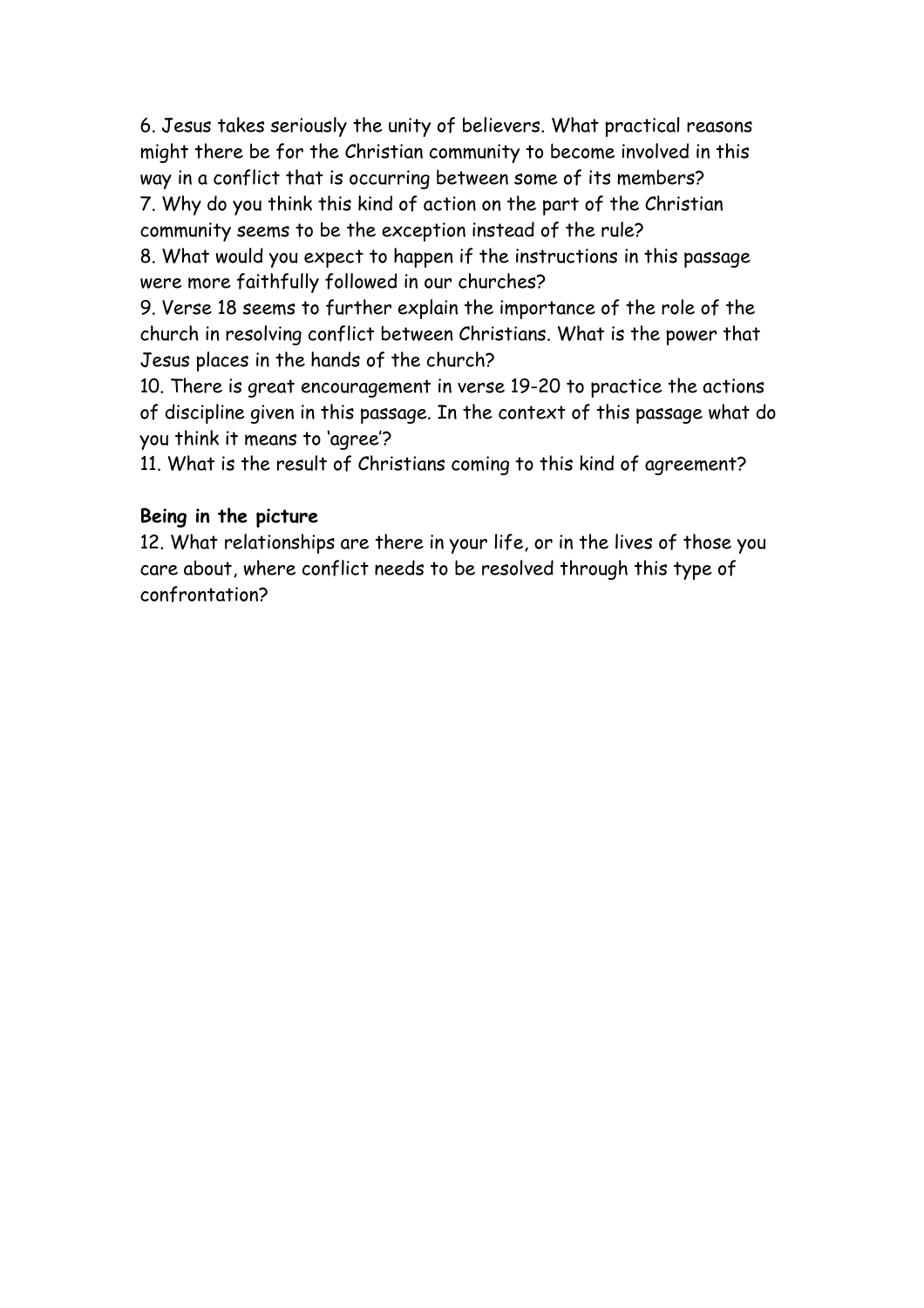# **Study 5 Admitting Wrong**

#### **Introduction**

 The song puts it 'sorry seems to be the hardest word.' It is equally just as hard to say 'I was wrong.' These are three difficult words to say, but also three words filled with power. These three words have the power to dissolve anger, and remove the fear of confrontation. The great Hebrew King David had an occasion to say that he was sorry, not to another human being but to God, and he took it, and God seemed to find David's three words genuine.

## **The big picture**

1. How do you usually respond [and feel] when you have done something wrong?

## **The biblical picture**

Read Psalm 51

2. According to this passage what physical, emotional, and spiritual effects did David's sin have on him?

3. Look more carefully at verses 1-7.What evidence is there that David took full responsibility for his sin?

4. How would you describe David's attitude or state of mind in these verses?

5. In verses 8-12, what specific request did David make of God?

6. If God were to grant all of these requests to David, what kind of person would he become?

7. David expected God to change him dramatically as a result of his sin and God's great forgiveness. When have you seen a similar change in yourself or in someone else?

8. What did David hope would be the end result of the redemptive process he had gone through [see verses 13-19]?

9. How did he hope to better care for others as a result of this process?

## **Being in the picture**

10. How has God's forgiveness of you affected your ability to share God's ways with others?

11. How has it affected your individual and corporate worship?

12. Verses 17 says that 'God accepts the sacrifice of a broken and contrite heart.' How would you describe a broken and contrite heart? 13. How can you be ready to present a broken and contrite heart to God, when is it appropriate to do this?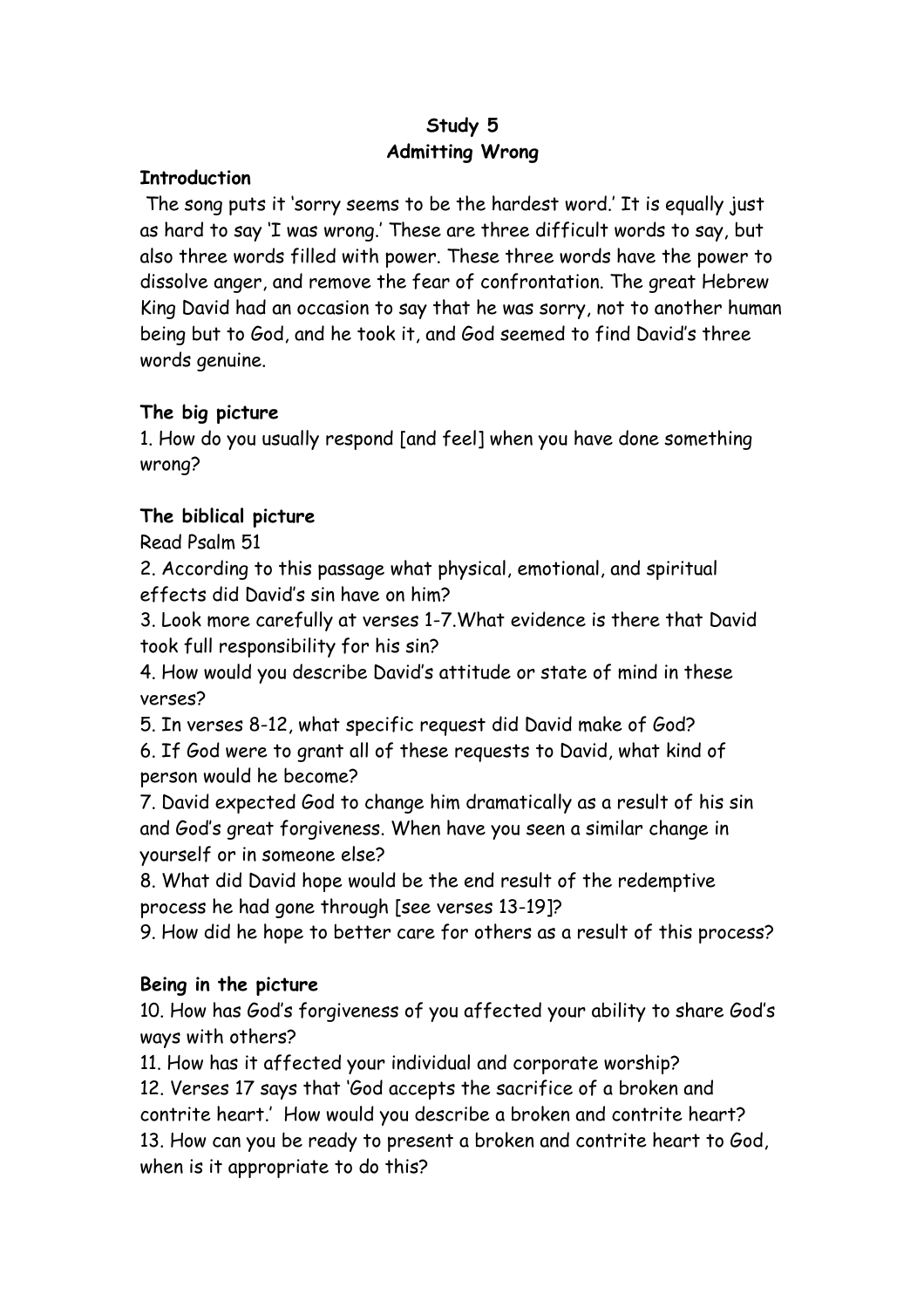#### **Study 6 The lesson of self-forgiveness**

### **Introduction**

 The American preacher RT Kendall wrote a book called Totally forgiving ourselves, the Director Care for the family Rob Parsons called it 'perhaps the most liberating message you will ever hear.' Often we are unable to forgive ourselves; we can accept forgiveness from others, but struggle in self-forgiveness.

### **The big picture**

1. Do you have more difficulty forgiving others or forgiving yourself? Why?

## **The biblical picture**

Read Acts Ch 7 v 54- 8:3.

2. Saul is the Jewish name for Paul, who was largely responsible for bringing Christianity to the Roman world. What were Saul's offences?

3. How has the church affected by Saul's offences?

4. If you had been a Christian at that time how might you have felt towards Saul? Why?

Read Acts ch 9 v 1-31

5. Jesus met Saul on the road to Damascus. Describe how Jesus got Saul's attention?

6. What evidence do you find in these verses of Saul's repentance?

7. What evidence can you find throughout the remainder of this passage that Jesus forgave Saul [v 10-31]?

8. What responses did Saul's behaviour elicit from people [Ch 9 v s 13, 21, 26 might offer some clues]?

9. What do you see here that indicates that the believers forgave Saul? [Look at verses 17-19,25, 27-30]

10. What evidence is there here that Saul did not allow a weight of personal guilt to hamper his work for Christ [look at verses, 20,22, 28- 29]?

11. What do you think could have happened to Saul's future development as a Christian if he had not forgiven himself?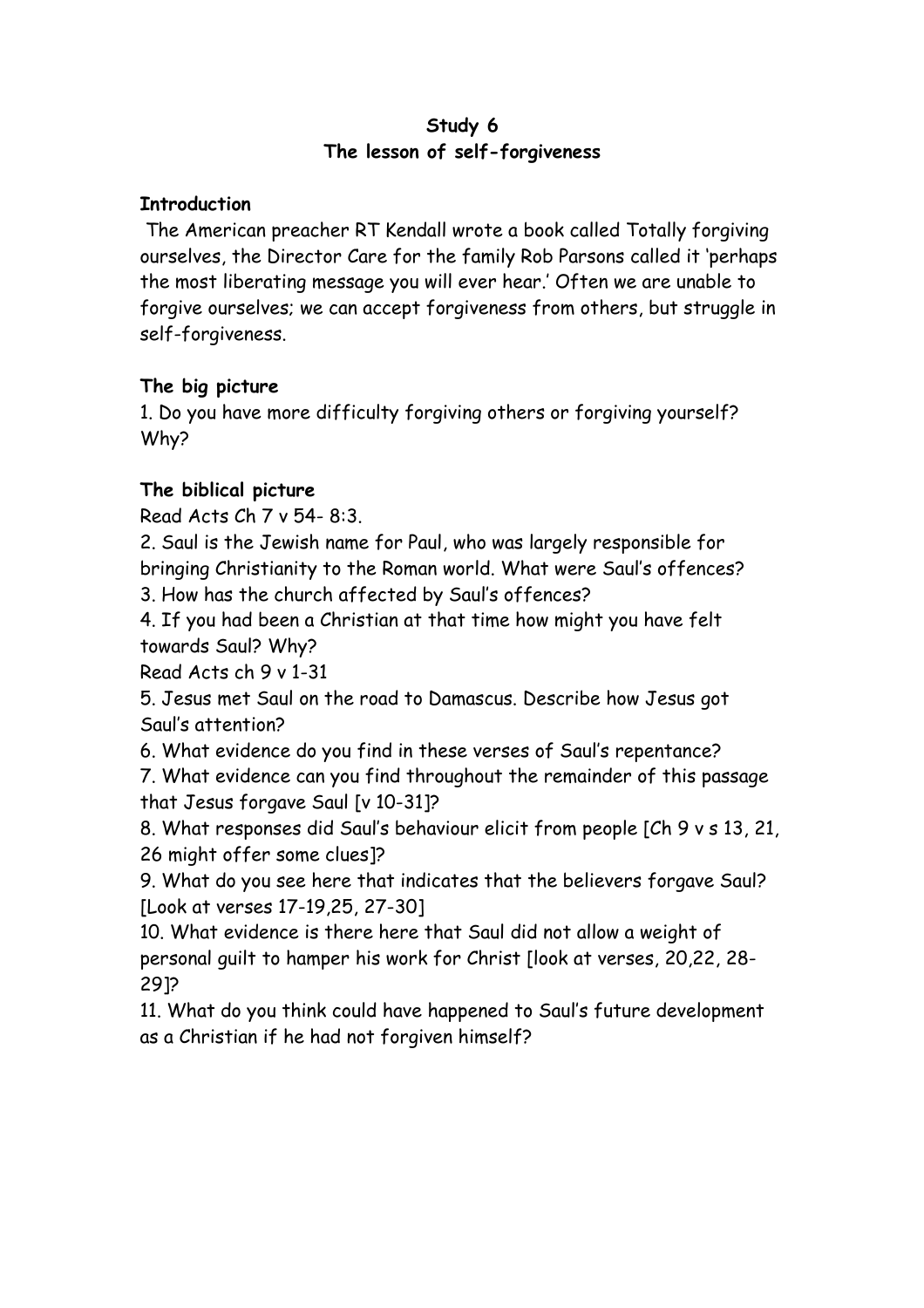12. What do you think would be the effects on you and your ability to care for others if you were unable to forgive yourself?

13. How can you begin to freely accept God's forgiveness and the forgiveness of others?

14. How would you encourage someone who found it difficult to forgiveness themselves to accept God's forgiveness and the forgiveness of others?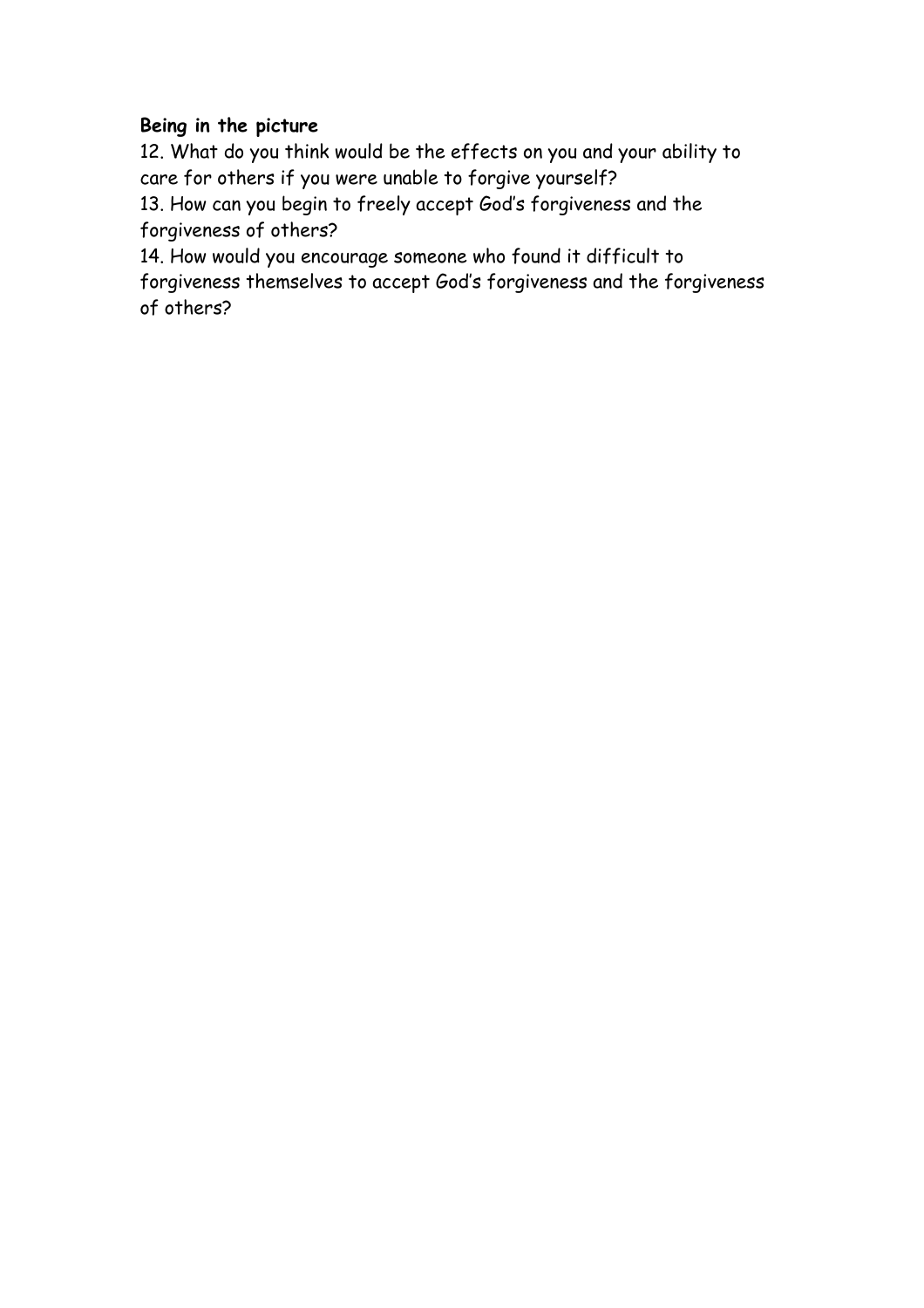## **Study 7 Learning to forgive Others**

### **Introduction**

 The advice 'Do not ever withhold forgiveness from one another' is not just good in marriage counselling, it also works well in all other relationships. To incorporate such wisdom into our dealings with others adds to the health and life of our relationships. We need to understand that marriage is not the only relationship where forgiveness is crucial.

## **The big picture**

1. Think of a time when someone forgave you. How did it make you feel?

## **The biblical picture**

Read Genesis Ch 37.

2. In what different ways did the brothers sin against Joseph?

3. In what ways did they sin against their Father?

4. What do you consider motivated their actions?

5. How do you think each person was affected by his sin? [Consider Joseph, Jacob and the brothers].

## Read Genesis Ch 45.

We have now skipped forward a good number of years. Joseph has had a roller-coaster ride of a life, now he holds a prominent position in the Egyptian Government. A famine has struck, his brother sent by Jacob to buy grain, they do not recognise Joseph, but now he has identified himself to them

6. What various emotions do you sense in this passage?

7. What actions help you gauge the intensity of those emotions?

8. What evidence can you see from this passage that Joseph forgave his brothers?

9. Why do you think Joseph was able to forgive so fully and freely [see vs.5-9]?

## **Being in the picture**

10. What makes it difficult for you to forgive?

11. Joseph's view of God deeply affected his perspective on the circumstances of his life. How does your view of God affect your perspective on the circumstances of your life?

12. Joseph's brothers and father benefited greatly by his forgiveness. How did Joseph himself benefit?

13. What are the benefits to you when you forgive another person?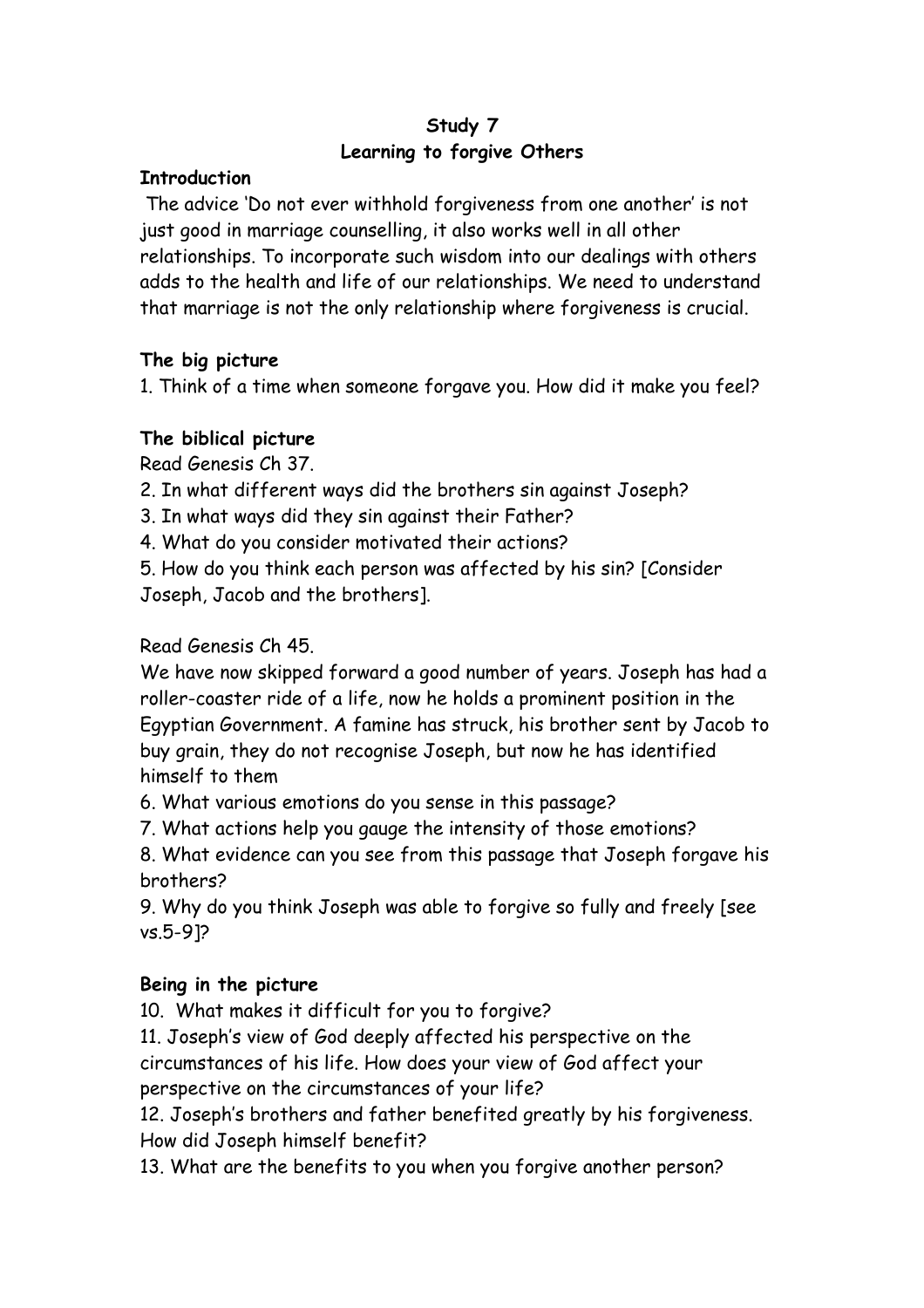## **Study 8 How long do we wait for forgiveness?**

### **Introduction**

There is a story in the Bible where two very experienced Christians could not resolve their difficulties and so a great partnership ended. The story involves Paul and Barnabas. The truth is that we all need to live and serve in the constant recognition of our humanity. However in the pursuit of forgiveness in our relationships we have the joy of coming as close as any human being can be to the essentially divine act the gospel. We heal damage that has been done and create a new beginning out of past pain, but this is not easy or quick.

# **The big picture**

1. How would you describe yourself when you are in circumstances that do not work out as you had hoped and planned?

# **The biblical picture**

Read Acts Ch 15vs.36-41

2. In what ways can you see or assume unity between Paul and Barnabas in this passage?

3. What caused their conflict?

4. Why do you think that conflict got to the point of sharp disagreements?

5. Paul and Barnabas came to a point of agreeing to disagree, and going their separate ways. What were the benefits of this solution?

6. What might have happened if they had continued to argue?

7. When have you found yourself in sharp conflict that seemed to be an impasse?

8. What caused the conflict to get to this point?

9. How did your response to each other compare or contrast with that of Paul and Barnabas?

10. It would appear that in this passage the Holy Spirit does not intend for us to make a judgement about who was right or wrong. Paul and Barnabas each had a strong case for their point of view. Do you think that we should surrender deep convictions because they are challenged by someone else? Why or why not?

# **Being in the picture**

11. No matter how strongly we feel about an issue, we do not see the whole picture. How should that fact affect the way we respond to someone with whom we are in conflict?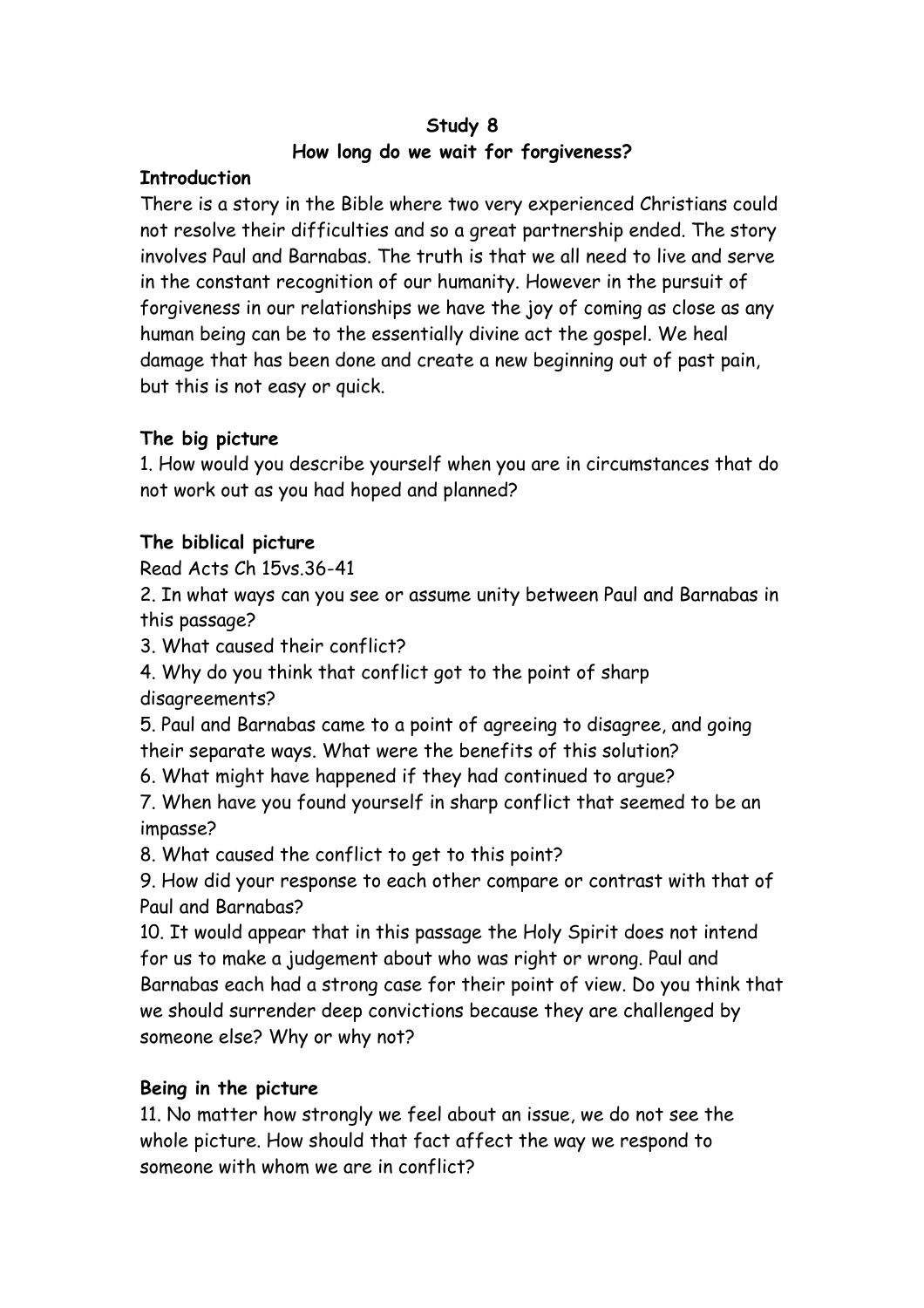12. Various passages in the New Testament show that Paul and Mark eventually served God together [Col. Ch 4 v 10, 2 Timothy 4:11 1 Peter 5:12. In what relationships do you need to be praying and looking for healing in the long run?

### **Study 9 How to move on after conflict**

#### **Introduction**

Church history is not always very good at showing how to restore a forgiven person back to productivity. A broken world is not uncommon it can happen to any of us. One of the saddest moments in the life of Simon Peter was when he heard the cock crow for the third time and realised that his denial of association with Jesus had been underscored. However, after Jesus forgave Peter. Jesus actively allowed and urged Peter to move on in service and productivity in the kingdom of God.

### **The big picture**

1. Why do you think that we can be reluctant to restore fallen Christians to full productive service?

## **The biblical picture**

Read Matthew Ch 26: 31-35 and 69-75.

2. What was Peter's attitude and response to Christ's warning that all would fall away form him?

3. When have you experienced a similar conviction that you would be faithful no matter what the cost?

4. After Peter denied Christ, the cock crowed, how did peter respond? 5. How have you responded when you recognised that you have failed Jesus?

Following Peter denial comes Jesus crucifixion and resurrection. Jesus post-resurrection appearances also include Peter.

Read John Ch 21:15-19 and Mark Ch 16:6-7

6 What evidence do you see here that Peter wanted to be restored to full fellowship with Jesus?

7. What evidence do you see that Jesus not only forgave Peter, but that he greatly trusted this disciple?

8. How might Peter's response to Jesus, and Jesus response to Peter, help you prepare for restoration after your own failures before God? 9. What do you think, Jesus mean when he says 'feed my sheep?